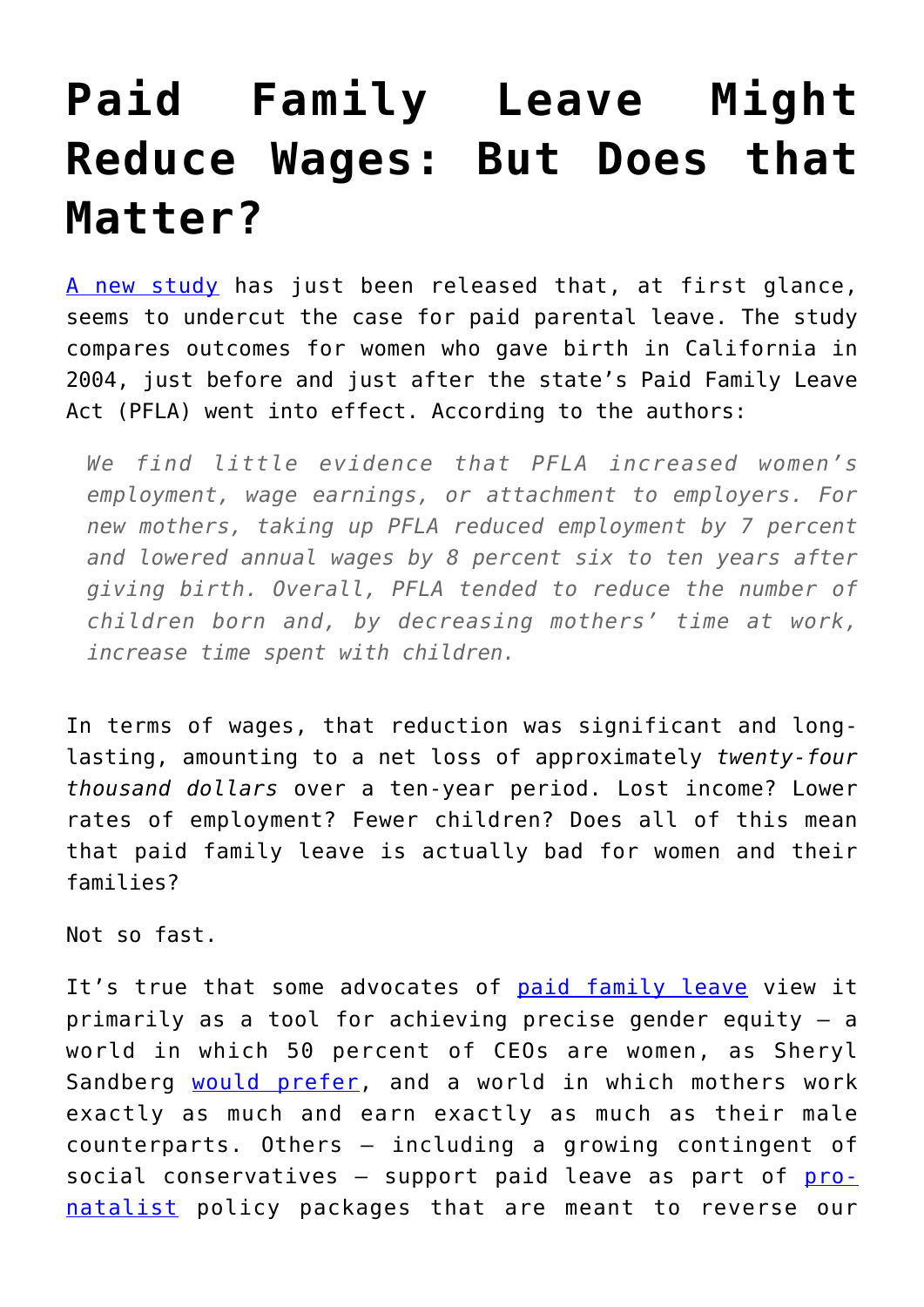declining birthrates.

But are those the metrics by which we should judge the success of pro-family policy efforts? Would perfect labor-market equality really make women happier and families stronger? Is paid leave not worth the cost if it doesn't result in more babies?

The short answer? No. Obviously, employers should recognize and reward the talents of the women they employ, sex-based discrimination in the workplace is unacceptable, and we need to reverse our declining birthrates. But, when it comes to women and work, purely economic analyses – convenient as it may be – don't tell the whole story. Instead of striving for perfect numerical equality, we should be working toward stronger, healthier families and happier, more fulfilled mothers, even if those outcomes are harder to measure.

## **Behind the Numbers**

Why did the moms who took paid family leave earn less than the moms who didn't?

It's important to remember that this is a quantitative study, based upon analysis of earnings and employment data reported to the Internal Revenue Service, cross-referenced with data from the Social Security Administration. The study has notable strengths, such as a very large sample size (over 150,000) and a good control group (women in the same state giving birth just a few months earlier), but it also has some necessary limitations. Qualitative research based on in-depth interviews with women about the factors that influence and constrain their decisions about work arrangements and family size could give us a more nuanced picture of the ripple effects of paid family leave. Still, even without such qualitative data, the study's authors are able to posit and evaluate two potential explanations.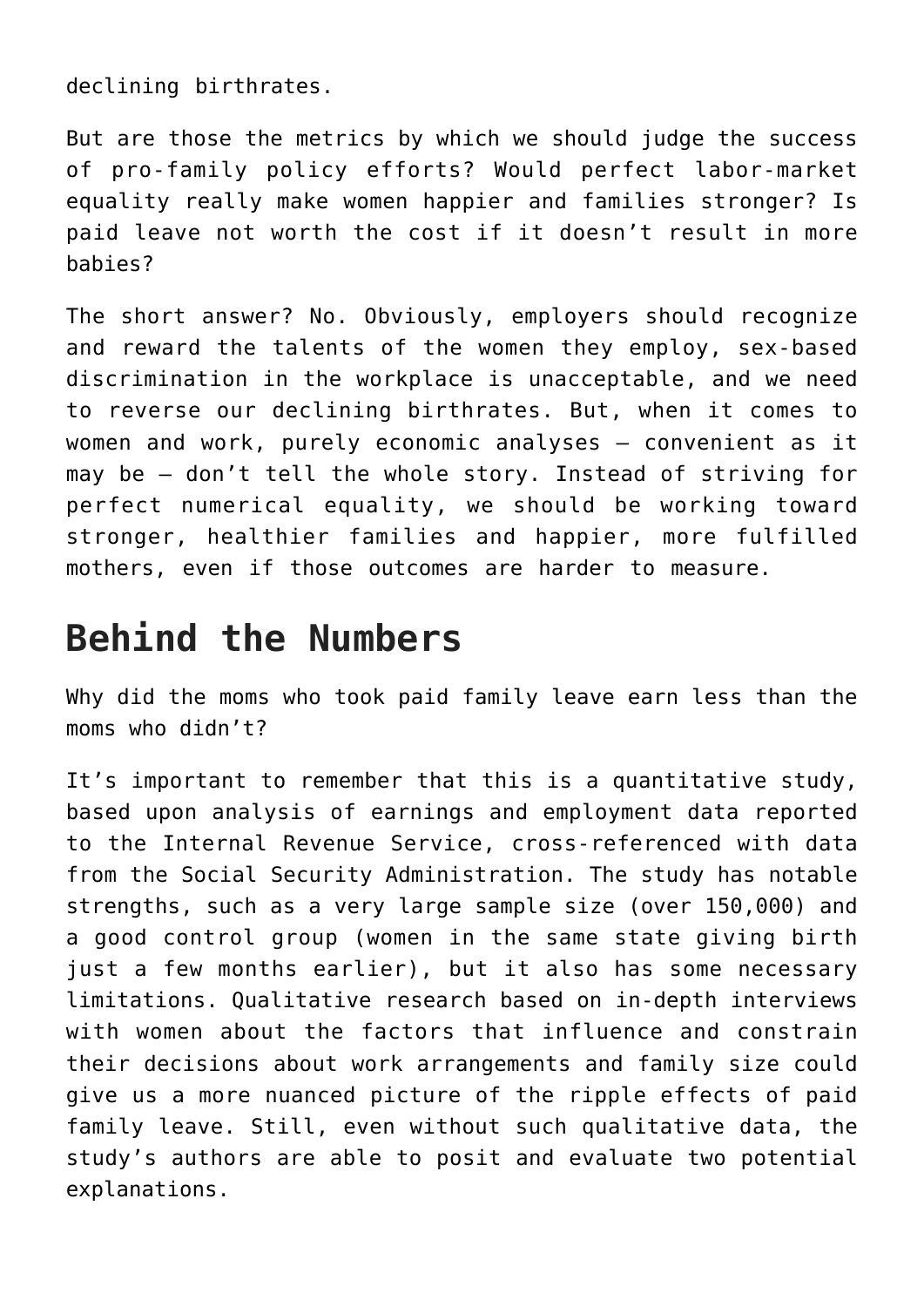The first possibility is that women's wages dropped after having children because of external, demand-side factors. In other words, mothers might have earned less because employers discriminated against them.

The second possibility is that women freely choose to work less after they are granted paid leave. This interpretation would make sense, given that the IRS data showed a nearly 50 percent increase in self-employment income among mothers who took leave, indicating that many of them shifted into freelance or independent contracting roles that traded a higher income for increased flexibility. Such arrangements might allow mothers to spend more time with their children by working from home and setting their own hours – say, while their babies sleep.

If that's the case, perhaps California's paid leave legislation isn't "responsible for a discriminationinduced *reduction of wage earnings of \$24,000*" but is instead "responsible for *an increase in investment of \$24,000 worth of mothers' time in children.*" The authors hypothesize that:

*…additional leave may encourage women to invest more in their children (and less in their careers)—even if treatment by employers at the time they return to work is the same…. Under this model of parenting and labor supply, women themselves may reduce their labor-force investments following a longer leave, thereby reducing their longer-term employment and annual wage earnings.*

The authors see two pieces of evidence suggesting that this second interpretation is more likely. The first is that the wage and employment gap is much larger for first-time mothers who took paid leave than it is for those who already had older children. If discrimination were the culprit, that discrimination should apply equally to both first-time mothers and those who already have children. On the contrary, "The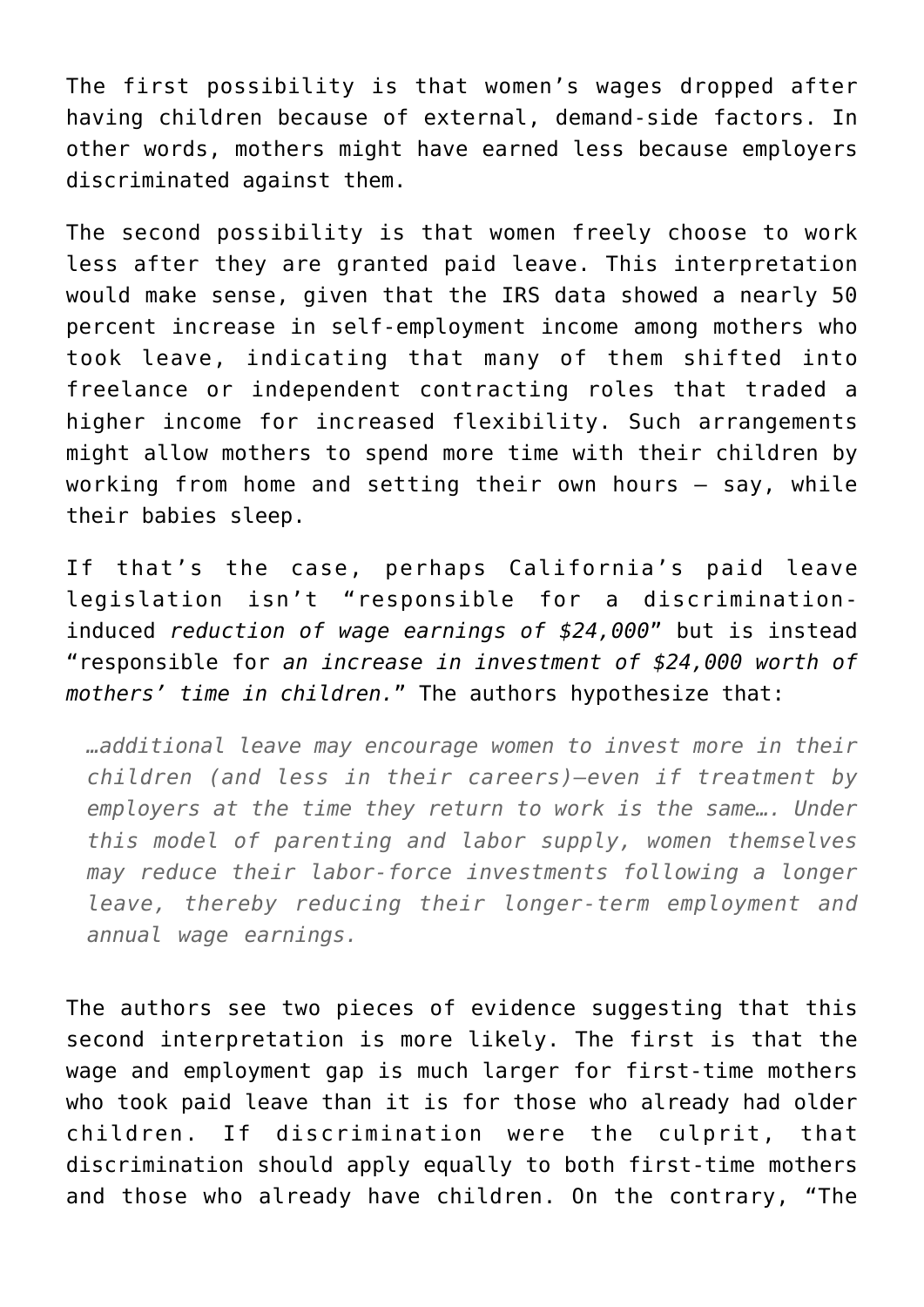larger effect on new mothers implies that the Act may lead to different parenting and work behaviors on the part of parents, which is consistent with the labor-supply explanation."

The second piece of evidence for the supply-side explanation is the lower birth rate among mothers who took paid leave. Again, the question here is "Why?" Why would taking paid family leave nudge women to have fewer children? The authors note that there's actually a relatively simple economic explanation.

*If the Act increased investments in children, then standard economic models posit the number of children should fall, because increases in child "quality" (i.e., investment in children) increases the shadow price of child quantity…. The 2004 and 2008 SIPP [Survey of Income and Program Participation] suggest that paid leave increased maternal time investments in children, raising the time parents read to their children, took them on outings, and had breakfast with them.*

There are some important caveats here. As [Lyman Stone](https://twitter.com/lymanstoneky/status/1189342420246380544) has pointed out, the data used in this study is not complete; the CDC reports tens of thousands more births in California during those months than the IRS data includes. Large as it is, this omission means that the authors' sample may not be representative, since it excludes a significant number of lowincome mothers (who may have higher fertility preferences) and includes a higher percentage of married mothers (who may have more flexibility to cut back at work, thanks to their husbands' income) than the state's general population.

Still, if these results are generalizable, it seems that California's paid leave law encourages mothers to spend more time with the children they do have and to find more flexible work arrangements. That doesn't make it a failure. In fact, the authors themselves conclude that "these results suggest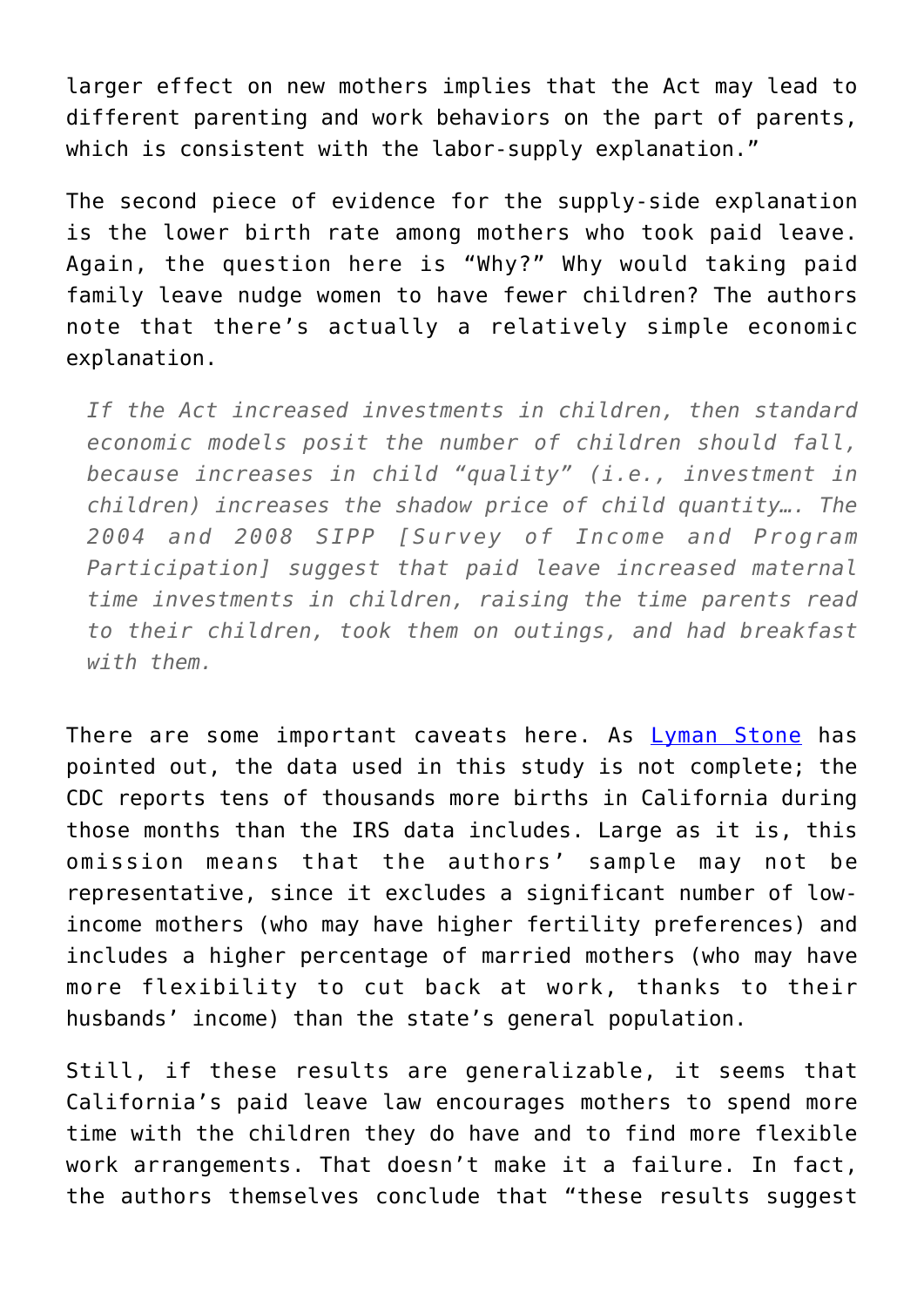that California's 2004 Paid Family Leave Act may have benefited families and children—even if the policy did not reduce the gender gap."

## **Work and Motherhood Demand Tradeoffs**

These results shouldn't surprise us. They reinforce what should be common sense: when you give mothers time to bond with their babies, they *bond with their babies.* 

When women are given a chance to acclimate to the seismic shift that accompanies motherhood, they are able to incorporate this challenging new identity into their understandings of themselves as people. For many women, that process inspires them to reevaluate their career trajectory.

This was true for me, and it's true for many of the women I've interviewed about their experiences of work and motherhood. Some of the women I've talked to were ready to jump right back into full-time work outside the home after a few weeks of leave, but most were not. First-time mothers are often surprised by how difficult it is to leave their children in someone else's care. Some decide to take a break from professional employment to become stay-at-home mothers, at least for a time. Others don't want to totally leave their careers behind, so they come up with creative strategies to keep their foot in the door and bring in an income without having to put their child in someone else's care for fortyplus hours every week.

This might sound like "having it all." In some ways, such arrangements do allow women like me to enjoy the best of both worlds, continuing to do fulfilling professional work and to spend a substantial amount of time with our children while they're young. But, as this study indicates, no decision is without tradeoffs. For mothers, working more has a higher